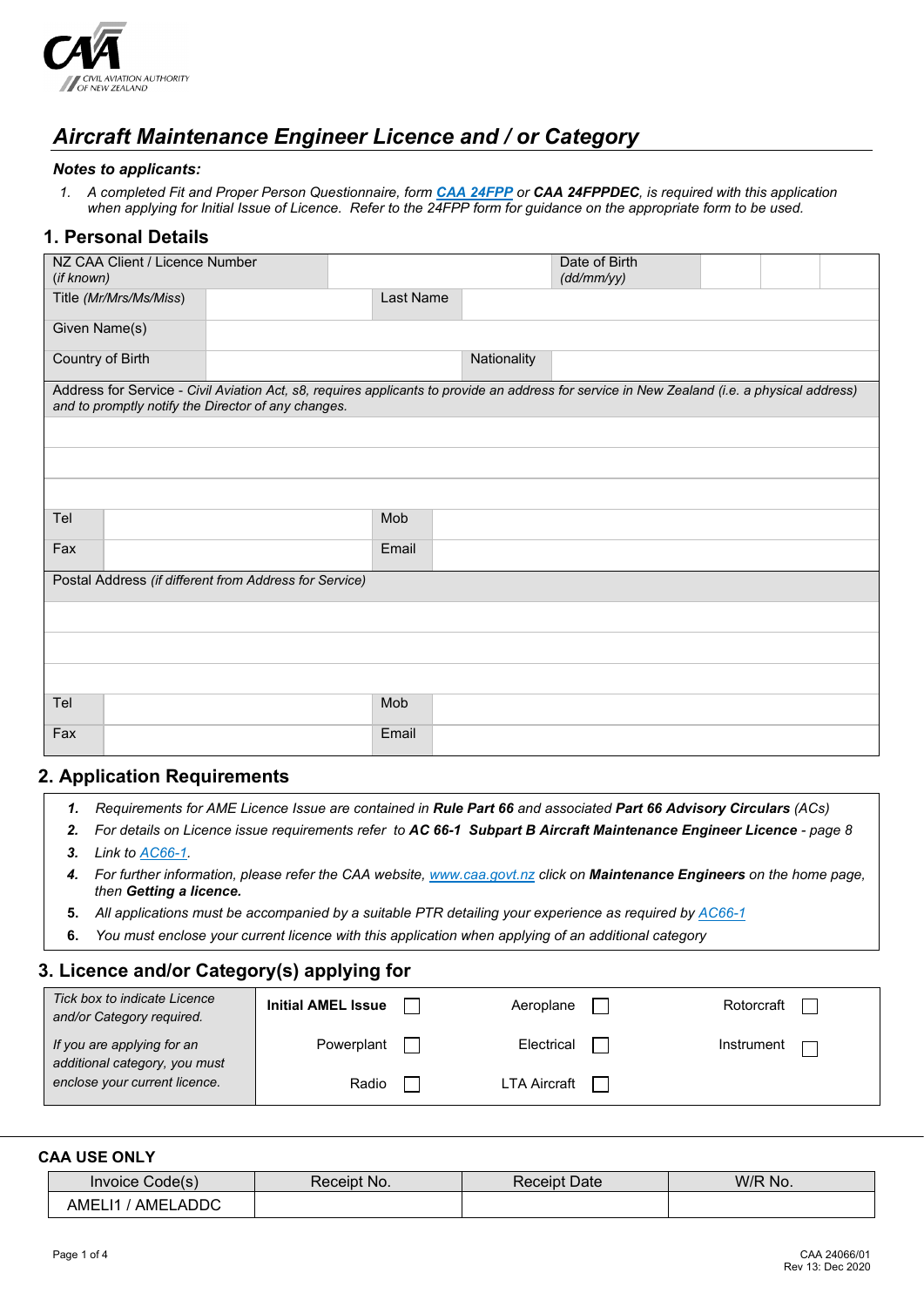| N. | amr |  |
|----|-----|--|
|----|-----|--|

## **4. Experience**

### *Experience must be submitted in a suitable PTR or similar document as required b[y AC66-1](http://www.caa.govt.nz/Advisory_Circulars/AC66_1.pdf)*

## *1. Licence Issue*

*Demonstrate the required 3, 4 or 5 years maintenance experience, as required by Part 66, in a suitable PTR Additionally – for the Initial issue or your AME Licence include a CV type document that outlines you aviation maintenance career to date, or complete the Experience Overview section below.*

#### *2. Category Issue*

*Demonstrate 2 years experience relevant to the particular category sought in a suitable PTR*

#### *3. Training Certificates*

*Include copies of relevant Training Certificates.*

#### **[AC66-1](http://www.caa.govt.nz/Advisory_Circulars/AC66_1.pdf) 66.53(a)(4) - Practical experience, training** (page 10)

Practical experience for the issue of an AME Licence and Categories should be documented in a suitable *Practical Training Record (PTR)*. This should be set out or highlighted so the experience is readily identifiable to the applicable licence and/or category that is being applied for. CAA has produced an acceptable PTR in conjunction with the Aviation, Tourism and Travel Training Organisation **(ATTTO**). To purchase a hard copy of this PTR refer to the ATTTO web site to purchase a hard copy of this PTR

[www.attto.org.nz/workplace\\_resources/resource/personal\\_training\\_record/](http://www.attto.org.nz/workplace_resources/resource/personal_training_record/)

Engineers are not required to use the ATTTO / CAA PTR, but the format of any acceptable PTR should have the following features:

- 1. provide an overview of experience /employment in the aviation industry, detailing relevant qualifications, training and courses
- 2. list specific tasks completed, being countersigned by a supervising LAME,
- 3. details of the dates and the specific aircraft or components worked on.

As a guide, typical PTR format are included in (AC66-1) Appendix 5 and are electronically available on CAA web site under the heading -  [Maintenance Engineers / PTR](http://www.caa.govt.nz/maintenance/maintenance_engineers.htm)

### **Experience Overview** (or CV supplied)

#### *This is an overview only and still requires a detailed PTR to support your application.*

*It should be used to list any training, the types of aircraft, and levels and types of maintenance you have performed at the various companies or sections/ areas within a company you have been employed at.*

| Date                 |                                                                                                       |             |                         |                                                                   |                     |  |  |  |  |  |
|----------------------|-------------------------------------------------------------------------------------------------------|-------------|-------------------------|-------------------------------------------------------------------|---------------------|--|--|--|--|--|
| From                 | To                                                                                                    | Employed at |                         | Experience Overview (Concise accurate statements - print clearly) |                     |  |  |  |  |  |
|                      |                                                                                                       |             |                         |                                                                   |                     |  |  |  |  |  |
|                      |                                                                                                       |             |                         |                                                                   |                     |  |  |  |  |  |
|                      |                                                                                                       |             |                         |                                                                   |                     |  |  |  |  |  |
|                      |                                                                                                       |             |                         |                                                                   |                     |  |  |  |  |  |
|                      |                                                                                                       |             |                         |                                                                   |                     |  |  |  |  |  |
|                      |                                                                                                       |             |                         |                                                                   |                     |  |  |  |  |  |
|                      |                                                                                                       |             |                         |                                                                   |                     |  |  |  |  |  |
|                      |                                                                                                       |             |                         |                                                                   |                     |  |  |  |  |  |
|                      |                                                                                                       |             |                         |                                                                   |                     |  |  |  |  |  |
|                      |                                                                                                       |             |                         |                                                                   |                     |  |  |  |  |  |
|                      |                                                                                                       |             |                         |                                                                   |                     |  |  |  |  |  |
|                      |                                                                                                       |             |                         |                                                                   |                     |  |  |  |  |  |
|                      |                                                                                                       |             |                         |                                                                   |                     |  |  |  |  |  |
|                      |                                                                                                       |             |                         |                                                                   |                     |  |  |  |  |  |
|                      |                                                                                                       |             |                         |                                                                   |                     |  |  |  |  |  |
|                      |                                                                                                       |             |                         |                                                                   |                     |  |  |  |  |  |
|                      |                                                                                                       |             |                         |                                                                   |                     |  |  |  |  |  |
|                      | From the experience outlined above, show the full time experience for licence and/or category sought. |             |                         |                                                                   |                     |  |  |  |  |  |
|                      |                                                                                                       |             | <b>Total Experience</b> | Category                                                          | Experience (months) |  |  |  |  |  |
| <b>Licence issue</b> |                                                                                                       |             |                         |                                                                   |                     |  |  |  |  |  |
|                      |                                                                                                       |             |                         |                                                                   |                     |  |  |  |  |  |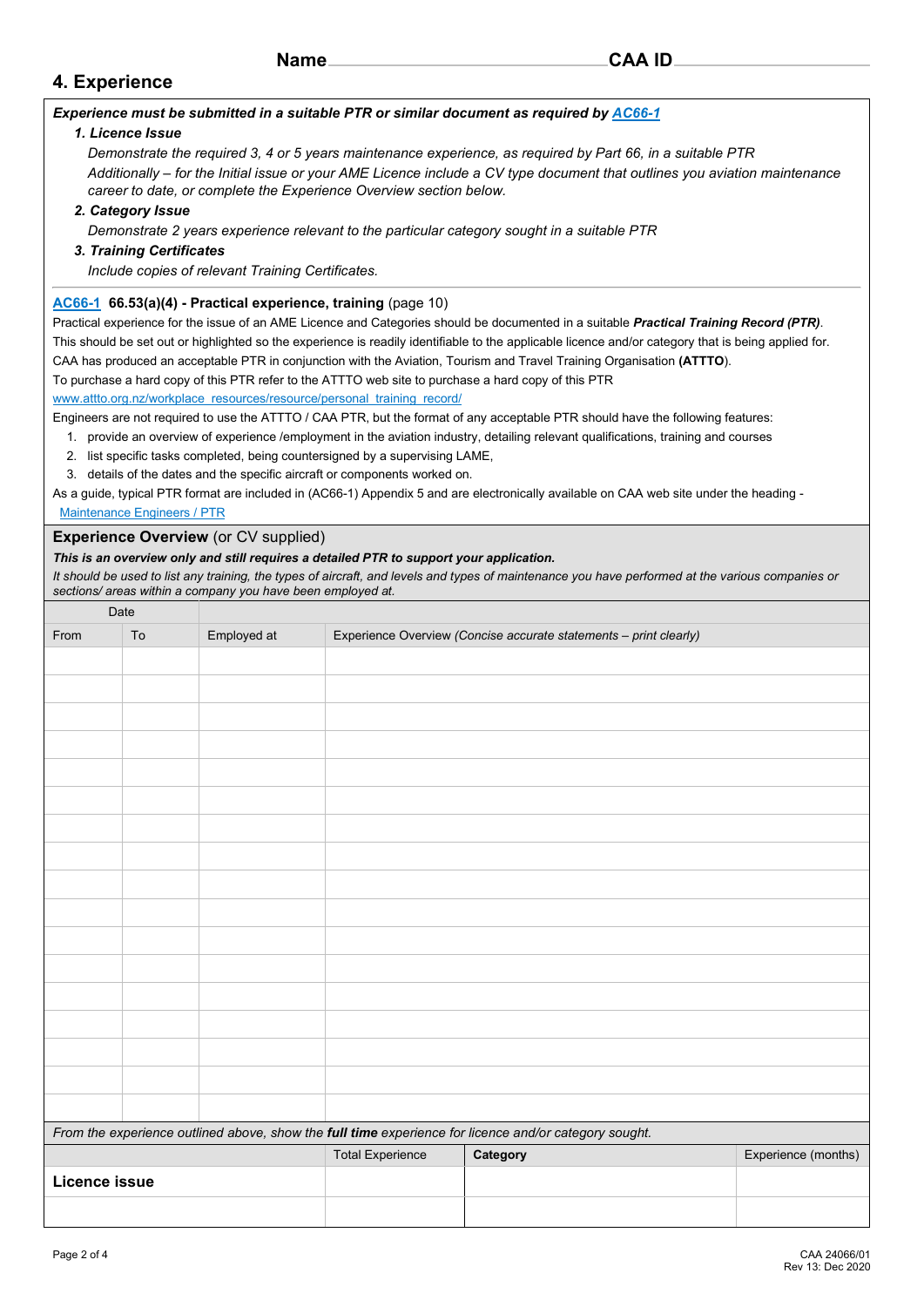## **5. Declaration**

| The provision of false                                                        |                                                                                                                                                                             |  |  |  |  |  |  |  |  |  |  |
|-------------------------------------------------------------------------------|-----------------------------------------------------------------------------------------------------------------------------------------------------------------------------|--|--|--|--|--|--|--|--|--|--|
| information or failure to<br>disclose information<br>relevant to the grant or | I declare that to the best of my knowledge and belief the statements made and the information<br>supplied in this application and the attachments are complete and correct. |  |  |  |  |  |  |  |  |  |  |
| holding of an aviation                                                        | <b>Consent to Disclosure &amp; Collection</b>                                                                                                                               |  |  |  |  |  |  |  |  |  |  |
| document constitutes an                                                       | authorise the collection by the Director of Civil Aviation or his delegate (hereinafter referred to as "the                                                                 |  |  |  |  |  |  |  |  |  |  |
| offence under Section                                                         | Director") from, and the disclosure to the Director by, any person, organisation or government department                                                                   |  |  |  |  |  |  |  |  |  |  |
| 49 of the Civil Aviation                                                      | of any details of my knowledge & compliance with transport safety regulatory requirements.                                                                                  |  |  |  |  |  |  |  |  |  |  |
| Act 1990 and is subject.                                                      |                                                                                                                                                                             |  |  |  |  |  |  |  |  |  |  |
| in the case of an                                                             | l authorise the Director to use, and disclose, the information obtained about me for any purpose under the                                                                  |  |  |  |  |  |  |  |  |  |  |
| <i>individual, to</i>                                                         | Civil Aviation Act 1990, or other such purpose permitted by law.                                                                                                            |  |  |  |  |  |  |  |  |  |  |
| <i>imprisonment for a term</i>                                                |                                                                                                                                                                             |  |  |  |  |  |  |  |  |  |  |
| not exceeding 12                                                              |                                                                                                                                                                             |  |  |  |  |  |  |  |  |  |  |
| months or to a fine not                                                       | <b>Date</b><br><b>Applicant's</b>                                                                                                                                           |  |  |  |  |  |  |  |  |  |  |
| exceeding \$10,000.                                                           | <b>Signature</b>                                                                                                                                                            |  |  |  |  |  |  |  |  |  |  |
|                                                                               |                                                                                                                                                                             |  |  |  |  |  |  |  |  |  |  |

## **6. Applicant's Check List**

| Please ensure all                               |                                                                                                                                    | Yes | N/A |
|-------------------------------------------------|------------------------------------------------------------------------------------------------------------------------------------|-----|-----|
| documents are<br>enclosed.                      | Copy of licence enclosed - (if held)                                                                                               |     |     |
| Applications which are                          | Proof of Payment – For Fee(s)                                                                                                      |     |     |
| incomplete or lacking<br>any required documents | Training Certificates copies supplied<br>3.                                                                                        |     |     |
| or PTR will be returned.                        | PTR (Practical Training Record) supplied<br>4.                                                                                     |     |     |
| Please allow 10 working<br>days, from date of   | 5.<br>CV supplied, or Section 3 Experience Overview completed                                                                      |     |     |
| receipt for processing<br>your application.     | Fit and Proper Person Questionnaire completed - either 24FPP or 24FPPDEC<br>6.<br>Note: Not required for category only application |     |     |

## **Scan this form and email with a copy of your receipt to** *lic.applications@caa.govt.nz***,, or post** to Civil Aviation Authority, PO Box 3555, Wellington 6140, New Zealand

*Please allow 10 working days from date of receipt for processing application*

## **CAA USE ONLY**

| Examinations            |    |    |   |                |                |   |                 |   |    |    | <b>Yes</b> | No | N/A |  |                                |      |  |  |  |
|-------------------------|----|----|---|----------------|----------------|---|-----------------|---|----|----|------------|----|-----|--|--------------------------------|------|--|--|--|
| Required                | 1A | 1B | 2 | 3 <sub>1</sub> | $\overline{4}$ | 6 | $7\overline{ }$ | 8 | 11 | 16 | 17         | 20 | 21  |  | Training Certificates reviewed |      |  |  |  |
| Passed                  |    |    |   |                |                |   |                 |   |    |    |            |    |     |  | PTR Review - Satisfactory      |      |  |  |  |
| Assessment              |    |    |   |                |                |   |                 |   |    |    |            |    |     |  |                                |      |  |  |  |
|                         |    |    |   |                |                |   |                 |   |    |    |            |    |     |  |                                |      |  |  |  |
|                         |    |    |   |                |                |   |                 |   |    |    |            |    |     |  |                                |      |  |  |  |
|                         |    |    |   |                |                |   |                 |   |    |    |            |    |     |  |                                |      |  |  |  |
|                         |    |    |   |                |                |   |                 |   |    |    |            |    |     |  |                                |      |  |  |  |
|                         |    |    |   |                |                |   |                 |   |    |    |            |    |     |  |                                |      |  |  |  |
| <b>Assessing Person</b> |    |    |   |                |                |   |                 |   |    |    |            |    |     |  |                                | Date |  |  |  |